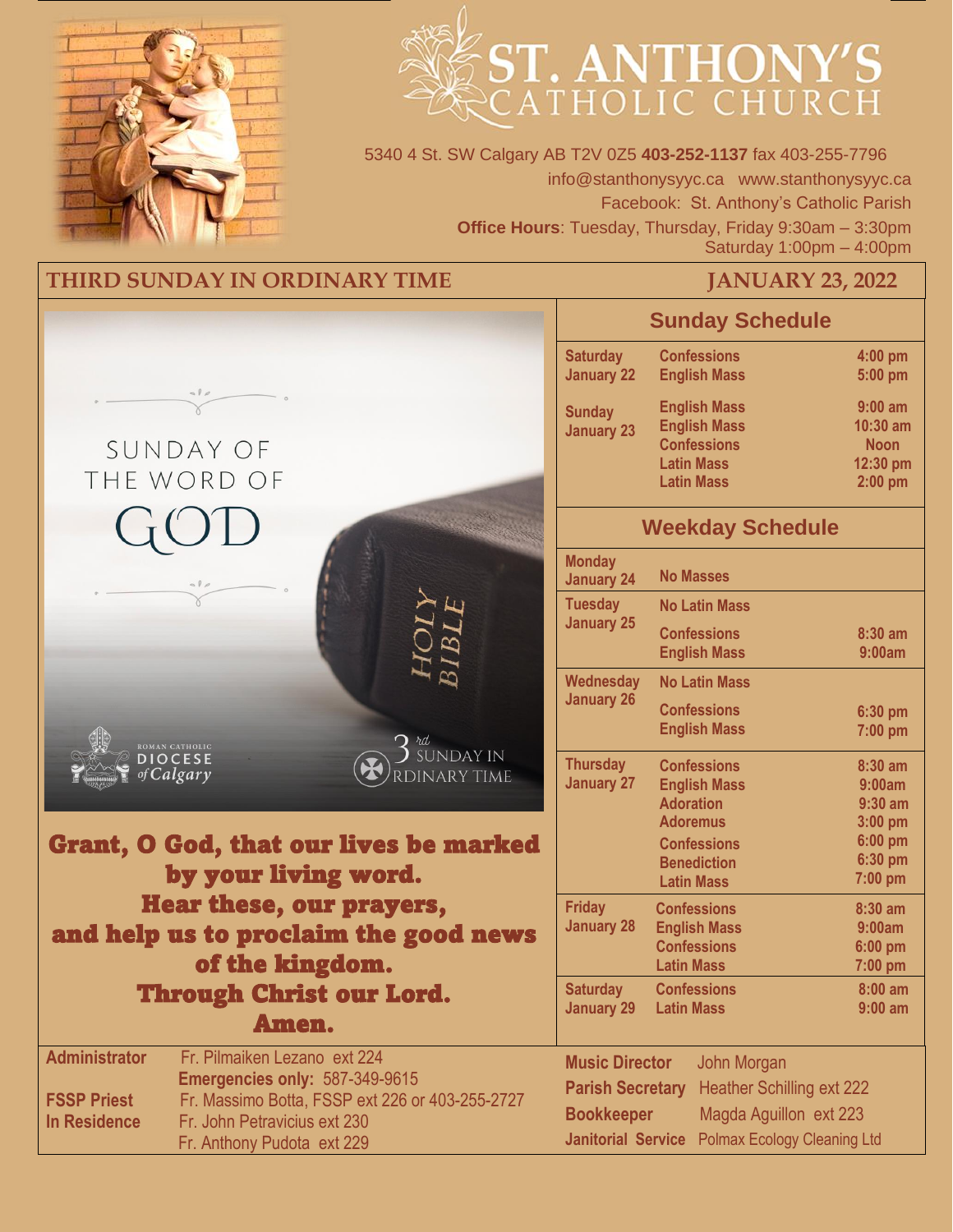Pastoral Notes

#### **To Bring Good News**

As soon as one gets to open the newspaper, turn on the radio, or check the news online or on TV, it seems as if the words of Jesus are not being fulfilled.

Our Lord indeed was anointed, as a king was usually anointed. His anointing was not to govern as a regular king, in the political sense. The mission statement of our Lord is not on the political sphere, but on the spiritual, that which transcends this world. Therefore, it is important to keep our eyes fixed on what the Lord promises to us. His agenda is not of this world, but from the world to come.

We are being hit by illness, physical, spiritual and emotional. We have fears, shortages, wars, conflicts. But that is the agenda of this world. The agenda of the Lord is completely different. Despite the challenges, He proclaims good news to the poor, the outcast, the lonely; release to the captives, either in the corporal or spiritual sense; He proclaims sight to the blind, restoration of the infirm, freedom to the oppressed, and above all the year of the Lord's favour.

During these times, we have to embrace the Lord and take His word into our hearts. It is not a way of denying the current circumstances, but it is a way to find hope in the midst of trials.

Therefore, do your part as part of the Body of Christ. We have a mission ahead of us, therefore, exercise the gifts given to you. Embrace the Lord and embrace His word, so that you may bring the good news of hope, faith, and the promise of Christ to the world.

#### **RESOURCES FOR CHILDREN**

#### **The Kid's Bulletin**

**https://thekidsbulletin.files.wordpress.com/2021/12/the-kidsbulletin-3rd-sunday.pdf**

**Children's Liturgy of the Word with Miss Heidi (Catholic TV) https://www.catholictv.org/childrens-liturgy.html**

**Livestream Sunday 10:30am available here** YouTube https://www.youtube.com/c/StAnthonysCatholicChurchCalgaryAB

Facebook.com/stanthonysyyc



Second Reading: 1 Corinthians 12.12-14, 27 Gospel: Luke 1.1-4; 4.14-21

Fr. Pilmaiken's Updates

Please note that **there will not be a 7:15am Latin Mass on Sunday, January 23**. Fr. Blust will be celebrating the 12:30pm and 2:00pm Masses. Also, **the Latin Masses on Tuesday and Wednesday next week are cancelled.** We pray for Fr. Botta's continued recovery. He is expecting to return on Thursday, January 27.

**Friday and Saturday Eucharistic Adoration has resumed in the Chapel this week**. Email ana.pabilando@gmail.com for information on how to register for a Holy Hour.

**First Eucharist Preparation has been rescheduled to begin on Sunday March 6**, followed by March 13, 20, and 27. There is no change to the date of the rehearsal (April 30, 11am). First Eucharist will be celebrated on Sunday, May 1 at the 10:30am Mass.

We will continue our tradition at St. Anthony's to celebrate Confirmation every second year. As we celebrated in 2021, **our next Confirmation celebration will be scheduled in the Easter Season of 2023.**

#### **Healing Corner**

Lord, I love You and desire that all You have spoken would penetrate my heart and draw me into all truth. Help me to accept You not only as a little child born in Bethlehem but also as the great Prophet of Truth. May I never be offended by the words You speak, and may I always be open to Your prophetic role in my life. Jesus, I trust in You. Amen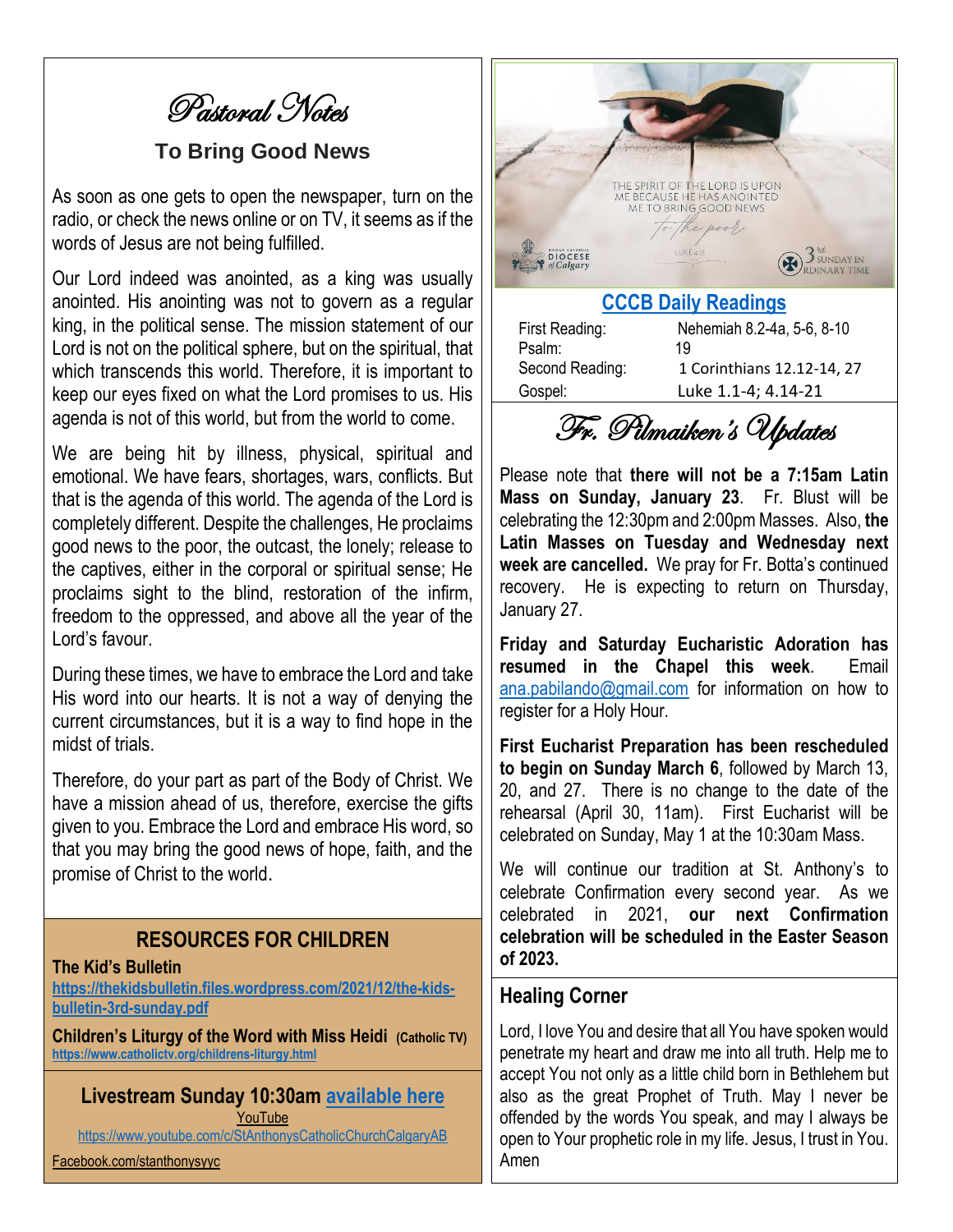## **MASS INTENTIONS**

| Sunday, January 23<br>9:00am English | RIP.<br><b>RIP</b> | Mary Greenwood<br>Peter Brown |
|--------------------------------------|--------------------|-------------------------------|
| 10:30am English                      | SI.                | All Parishioners              |
| 12:30 pm Latin                       | SI                 | <b>Margaret Walton</b>        |
| 2:00 pm Latin                        | SI                 | private intention             |
| <b>Monday, January 24</b>            |                    | No Masses                     |
| Tuesday, January 25                  |                    |                               |
| Private Mass Latin                   | RIP.               | Wincenty Kloskowski           |
| 9:00am English                       | SI                 | Johnson Mont                  |
|                                      | <b>RIP</b>         | Jason McManus                 |
| <b>Wednesday, January 26</b>         |                    |                               |
| <b>Private Mass Latin</b>            | RIP.               | Ignatius Gnanapragasan        |
| 7:00pm English                       | SI                 | <b>Evelyn Manser</b>          |
|                                      | <b>RIP</b>         | Faye LaPaz                    |
| Thursday, January 27                 |                    |                               |
| 9:00am English                       | SI                 | Elizabeth Mont                |
|                                      | SI                 | Emmy Bauzon Quinto            |
| 7:00pm Latin                         | SI                 | Roland & Madeleine Goudry     |
| Friday, January 28                   |                    |                               |
| 9:00am English                       | SI                 | Mikey Abate                   |
|                                      | SI                 | Sr. Maria Rita Fernandes, fmm |
| 7:00PM Latin                         | SI                 | Ambrose Katcharoc             |
| Saturday, January 29                 |                    |                               |
| 9:00am Latin                         | SI                 | Jason McKinnon                |
| 5:00pm English                       | SI                 | Joerg Hannes                  |
|                                      | SI                 | Fr. Pllmaiken Lezano          |

## **LATIN MASS CALENDAR**

**Sunday January 23 Sunday January 30** 2<sup>nd</sup> CL Third Sunday after Epiphany 2<sup>nd</sup> CL Fourth Sunday after Epiphany

# **LET US PRAY FOR THE SICK**

Lorenzo, Fr. Venil D'Souza, OCD, Rose Dourado, Morris Drydyk, Lois Goodfellow, Evelyn Manser, Carter McLachalan, Johnson Mont, Leanne Morgan, Charlene Munn, Agnes Sardinas and Veronica Wong

**May the Lord grant them healing, comfort, and peace**.

# **REST IN PEACE**

 **Lilia Bettencourt, Alojz Danihel, Conchita David, Jason McManus, JoAnne Nickel and David Payne**

**Our heartfelt sympathies to their families.**

May their souls and the souls of all the faithful departed, through the mercy of God, rest in peace.



## **WEEKLY ADORATION Thursday January 27 10 am – 6 pm**

**Adoremus 3-4pm**

**If there is anything you need, pray for it.** Philippians 4:6 Red Altar Candle Offering

A minimum of 2 people per hour are required Please Register in advance on our website or sign in at the office door.



People of God throughout the world are called by the Holy Father to begin a journey of listening, dialoguing, praying and discerning together the way in which we have carried forward our life and mission of holiness in the Church and in the world. Find out how to participate in the Diocesan Phase of Synod on Synodality at https://www.catholicyyc.ca/synod.html

Let us pray for the Diocesan phase of the Synod taking place these weeks of January at the Pastoral Zones, that the Holy Spirit may fill the hearts and minds of participants and that the spirit of listening may pave the way to healing and unity as God's people.

**Our parish relies on your regular offertory giving for maintenance and growth and outreach. Thank you for your generosity.** 



**E-transfer:** isupport@stanthonysyyc.ca **Pre-Authorized Withdrawal registration**  & **Credit Card donations:** stanthonysyyc.ca/donation

**Mail cheques to:** 5340 4 Street SW, Calgary, T2V 0Z5



You are the body of Christ; every one of you is a member of it. As a member of the body, we serve different roles. Are you willing to do your part? If God is calling you to be a priest, religious or deacon:

.**www.catholicyyc.ca/vocations**